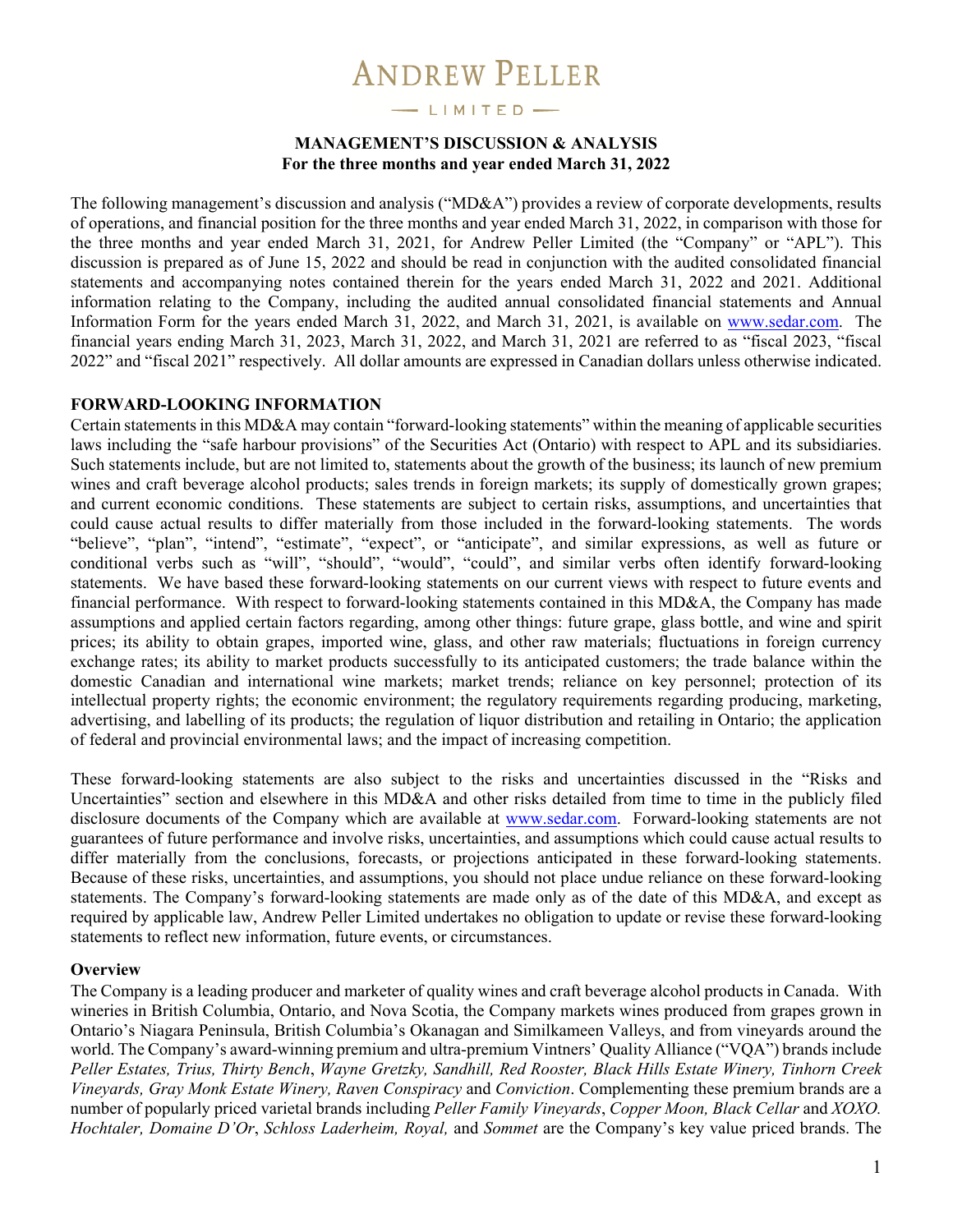Company imports wines from major wine regions around the world to blend with domestic wine to craft these quality and value priced brands. The Company also produces craft beverage alcohol products, including *No Boats on Sunday*  ciders and seltzers*,* and various beer, spirits and cream whisky products under the *Wayne Gretzky No. 99* brand. With a focus on serving the needs of all wine consumers, the Company produces and markets premium personal winemaking products through its wholly-owned subsidiary, Global Vintners Inc. ("GVI"), the recognized leader in personal winemaking products. GVI distributes products through over 200 authorized retailers and more than 400 independent retailers across Canada, with additional distributors in the United States, the United Kingdom, New Zealand, Australia, and China. GVI's award-winning premium and ultra-premium winemaking brands include *Winexpert, Vine Co., Apres, LE, Passport Series, On the House, Wild Grapes, DIY My Wine Co., Island Mist* and *Niagara Mist*. The Company owns and operates 101 well-positioned independent retail locations in Ontario under The Wine Shop, Wine Country Vintners, and Wine Country Merchants store names. The Company also operates Andrew Peller Import Agency and The Small Winemaker's Collection Inc., importers and marketing agents for premium wines from around the world.

The Company's vision is to *Pour Extraordinary into Everyday Life*. The Company believes it achieves this objective by delivering to its customers and consumers the highest quality branded wines, spirits, refreshments, beer and experiences at the best possible value. To meet this goal, the Company invests in improvements in the quality of grapes, wines, and other raw materials, its winemaking and distillation capabilities, sales and marketing initiatives, tourism and hospitality experiences, and its quality management programs.

The Company is focused on initiatives to reduce costs and enhance its production efficiencies through a continual review of its operations and cost structure with a view to enhancing profitability. The Company continues to expand and strengthen its distribution to all customers and consumers through its extensive distribution network, which is supported by enhanced sales, marketing, and promotional programs. From time to time the Company also evaluates the potential for acquisitions and partnerships, both in Canada and internationally, to further complement its product portfolio and market presence.

# **Recent Events**

On June 15, 2022, the Company's Board of Directors approved a common share dividend with no increase from fiscal 2022. The annual dividend on Class A Shares is \$0.246 per share and the dividend on Class B Shares is \$0.214. The Company has consistently paid common share dividends since 1979. APL currently designates all dividends paid as "eligible dividends" for purposes of the Income Tax Act (Canada) unless indicated otherwise.

On June 8, 2022, the Company announced the appointment of Paul Dubkowski as Chief Financial Officer and Executive Vice-President of Information Services effective July 11, 2022. Steve Attridge, current CFO and EVP, IT, will remain with the Company to transition with Paul and continue to lead the Company's digital and business process transformation.

On September 28, 2021, the Company completed the sale of its Port Coquitlam, British Columbia property and related assets for total proceeds of approximately \$8.8 million, net of transaction costs, and generated a realized gain on sale of \$7.5 million or \$0.21 per Class A share.

On March 4, 2021, the Company announced its notice of intention to make a normal course issuer bid had been approved by the Toronto Stock Exchange. Under the issuer bid the Company can purchase for cancellation up to 1,773,896 of its outstanding Class A non-voting shares, representing 5% of the Class A shares outstanding at the time, during the 12 month period from March 8, 2021 to March 7, 2022. As of March 7, 2022, the Company had purchased 598,600 Class A non-voting common shares, at a weighted average price of \$8.70 per Class A non-voting common share, for a total cash consideration of \$5.2 million.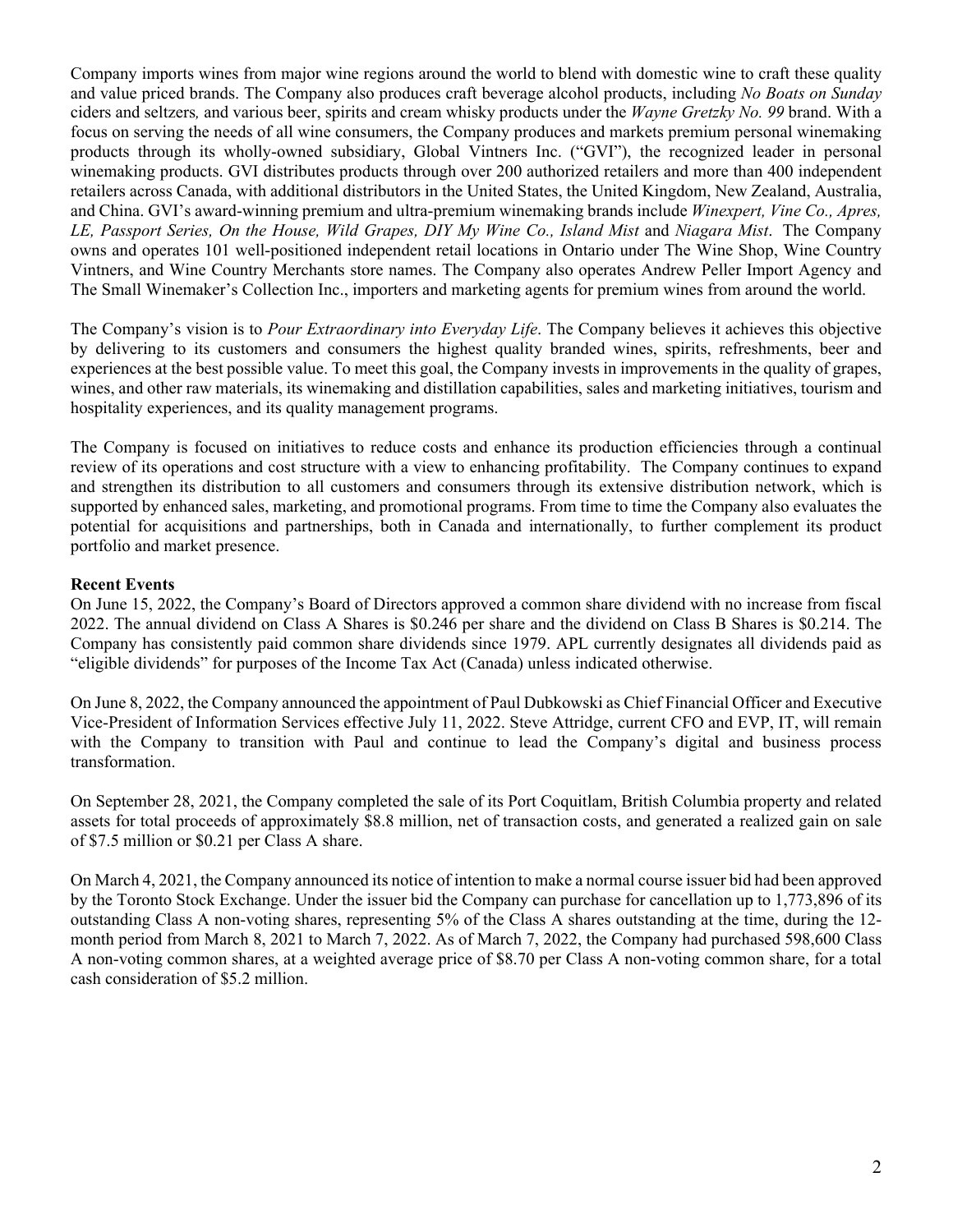#### **Results of Operations**

| For the years ended March 31,                                  | 2022      | 2021      | 2020      |
|----------------------------------------------------------------|-----------|-----------|-----------|
| (in \$000, except per share amounts)                           |           |           |           |
| Sales                                                          | \$373,944 | \$393,036 | \$382,306 |
| Gross margin $(1)$                                             | 138,992   | 156,518   | 166,250   |
| Gross margin (% of sales)                                      | $37.2\%$  | 39.8%     | 43.5%     |
| Selling and administrative expenses                            | 99,804    | 93,472    | 104,749   |
| EBITA <sup>(1)</sup>                                           | 39,188    | 63,046    | 61,501    |
| Interest                                                       | 9,337     | 8,108     | 8,107     |
| Net unrealized (gain) loss on derivative financial instruments | (2,269)   | (135)     | 1,406     |
| Gain on sale of assets held for sale                           | (7,518)   |           |           |
| Gain on debt modification and financing fees                   |           | (2,312)   |           |
| Other expenses                                                 | 1,210     | 1,770     | 1,769     |
| Adjusted earnings <sup>(1)</sup>                               | 5,143     | 26,986    | 27,575    |
| Net earnings                                                   | 12,468    | 27,786    | 23,494    |
| Earnings per share – basic and diluted - Class A               | \$0.29    | \$0.65    | \$0.55    |
| Earnings per share – basic and diluted - Class B               | \$0.26    | \$0.57    | \$0.48    |
| Dividend per share – Class A (annual)                          | \$0.246   | \$0.218   | \$0.215   |
| Dividend per share – Class B (annual)                          | \$0.214   | \$0.190   | \$0.187   |

(1) See "Non-IFRS Measures" section of this MD&A

Sales for the year ended March 31, 2022 were \$374.0 million, down 4.9% from the prior year. When the pandemic was announced in March 2020 the Company saw an increase in sales in fiscal 2021 as a result of changes in consumer purchasing patterns and uncertainty around trade channels for alcoholic beverages remaining open. Additionally, provincial liquor stores in Ontario were closed on Mondays for the majority of fiscal 2021, resulting in an increase in sales at the Company's retail locations. As pandemic restrictions ease, sales in these channels have normalized when compared to prior year. Government-mandated closures of restaurants and hospitality businesses were lifted in June 2021, however restrictions on capacity remained in place throughout fiscal 2022. As a result, the recovery in the restaurant and hospitality industries lagged during the first half of fiscal 2022 when compared to the retail industry. Sales in restaurants, estate wineries and hospitality locations have begun to increase as the pandemic eases and consumers return to pre-pandemic activities, and management expects this to continue.

The Company defines gross margin (see "Non-IFRS Measures" section of this MD&A) as gross profit excluding amortization. Gross margin as a percentage of sales was 37.2% for the year ended March 31, 2022 compared to 39.8% in the prior year. Gross margin has declined throughout fiscal 2022 due to higher imported wine and raw material costs and increased co-packing costs related to the Company's refreshment beverage categories. The cost of raw materials such as import wine, glass bottles and other packaging materials have increased due to inflationary pressures. Gross margin is also being suppressed due to an increase in global supply chain costs such as international freight and associated shipping charges.

Selling and administrative expenses increased in fiscal 2022 as the Company increased staffing and marketing expenses in preparation for more normal markets returning as the impact of the COVID-19 pandemic eases. During the first six months of fiscal 2021, the Company laid off a significant part of its workforce due to government-mandated closures and reduced advertising and promotional spending to conserve cash in response to the pandemic. In addition, certain start-up costs were incurred in fiscal 2022 related to the acquisition of the Riverbend Inn and Vineyard, which opened on June 19, 2021. As a percentage of sales, selling and administrative expenses were 26.7% in fiscal 2022 compared to 23.8% in the prior year. As activity in the hospitality, licensee and export channels increases, the Company expects selling and administrative expenses will trend to pre-pandemic levels as a percentage of sales.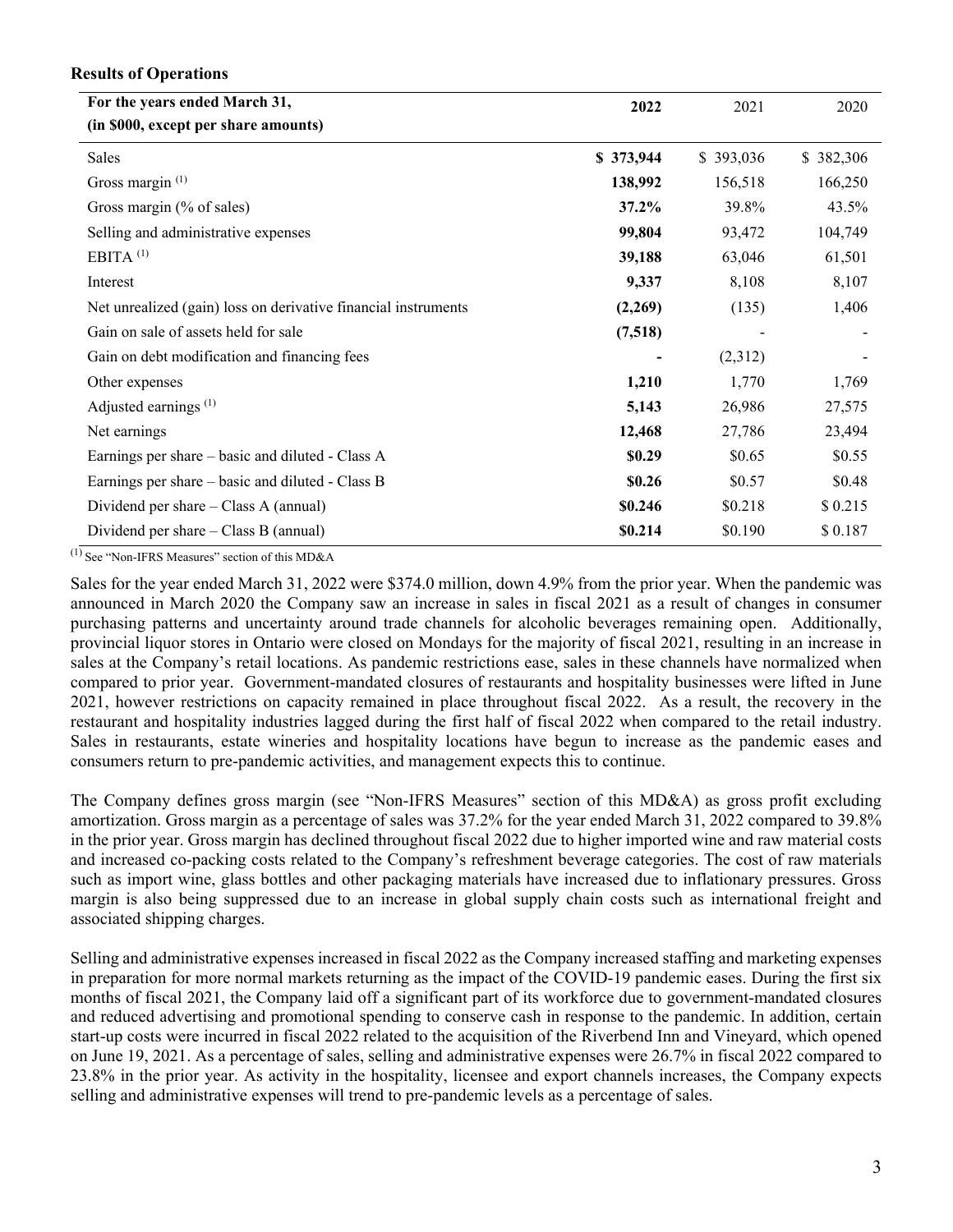Earnings before interest, amortization, gain on sale of assets held for sale, net unrealized gains and losses on derivative financial instruments, other (income) expenses, gain on debt modification net of financing fees, and income taxes ("EBITA") (see "Non-IFRS Measures" section of this MD&A) were \$39.2 million for the year ended March 31, 2022 compared to \$63.0 million in the prior year. The decline in EBITA in fiscal 2022 is due to lower sales, higher cost of goods sold and higher selling and administrative expenses compared to the prior year.

Interest expense in fiscal 2022 increased compared to the prior year due higher debt levels resulting primarily from capital investments in the Company's operations and properties and higher overall interest rates.

The Company recorded a net unrealized non-cash gain in fiscal 2022 of \$2.3 million related to mark-to-market adjustments on interest rate swaps and foreign exchange contracts compared to an unrealized gain of \$0.1 million in the prior year. The change is largely due to a gain on the interest rate swap as Canadian interest rates increase. The Company has elected not to apply hedge accounting and accordingly the change in fair value of these financial instruments is reflected in the Company's consolidated statement of earnings each reporting period. These instruments are considered to be effective economic hedges and are expected to mitigate the short-term volatility of changing foreign exchange and interest rates.

On September 28, 2021 the Company recorded a realized gain of \$7.5 million on the sale of its Port Coquitlam, British Columbia property and related assets.

The Company amended and restated its debt facilities on December 8, 2020. Management assessed the amendments and determined that these amendments constituted a modification of long-term debt resulting in a gain on modification of \$2.9 million for the year ended March 31, 2021, offset by financing costs of \$0.6 million.

Net earnings for the year ended March 31, 2022 were \$12.5 million or \$0.29 per Class A Share compared to \$27.8 million or \$0.65 per Class A Share in the prior year.

# **Quarterly Performance**

The following table outlines key quarterly highlights.

| (in \$000, except per share amounts)             | Q4 22    | Q3 22                    | Q2 22   | Q1 22                        | Q4 21    | Q3 21   | Q <sub>2</sub> 2 <sub>1</sub> | Q1 21  |
|--------------------------------------------------|----------|--------------------------|---------|------------------------------|----------|---------|-------------------------------|--------|
| Sales                                            | 78,838   | 103,485                  | 99,224  | 92,397                       | 79,126   | 111,060 | 104,410                       | 98,440 |
| Gross margin $(1)$                               | 23,029   | 36,294                   | 42,408  | 37,261                       | 28,089   | 41,537  | 44,165                        | 42,727 |
| Gross margin (% of sales)                        | 29.2%    | 35.1%                    | 42.7%   | 40.3%                        | 35.5%    | 37.4%   | 42.3%                         | 43.4%  |
| EBITA <sup>(1)</sup>                             | (630)    | 12,084                   | 15,821  | 11,913                       | 1,815    | 16,223  | 22,438                        | 22,570 |
| Interest                                         | 2,162    | 2,424                    | 2,478   | 2,273                        | 2,619    | 1,637   | 1,813                         | 2,039  |
| Gain on debt modification and                    |          |                          |         |                              |          |         |                               |        |
| financing fees                                   |          |                          |         | $\overline{\phantom{0}}$     |          | (2,312) |                               |        |
| Net unrealized (gain) loss on                    |          |                          |         |                              |          |         |                               |        |
| financial instruments                            | (485)    | (359)                    | (1,037) | (388)                        | (495)    | 170     | (540)                         | 730    |
| Gain on sale of assets held for sale             |          | $\overline{\phantom{a}}$ | (7,518) | $\qquad \qquad \blacksquare$ |          |         |                               |        |
| Other expenses (income)                          | 946      | (103)                    | 26      | 341                          | 742      | 148     | 195                           | 685    |
| Adjusted earnings $(\text{loss})$ <sup>(1)</sup> | (6,678)  | 2,765                    | 5,801   | 3,255                        | (6,145)  | 8,159   | 12,419                        | 12,553 |
| Net earnings (loss)                              | (7,019)  | 3,107                    | 13,090  | 3,290                        | (6,328)  | 10,236  | 12,674                        | 11,204 |
| $E.P.S. - Class A basic$                         | \$(0.17) | \$0.07                   | \$0.31  | \$0.08                       | \$(0.15) | \$0.24  | \$0.30                        | \$0.26 |
| $E.P.S. - Class B basic$                         | \$(0.14) | \$0.06                   | \$0.27  | \$0.07                       | \$(0.13) | \$0.21  | \$0.26                        | \$0.23 |

(1) See "Non-IFRS Measures" section of this MD&A

The second and third quarters of the Company's fiscal year are historically the largest due to increased activity at the Company's estate properties and increased consumer purchasing of the Company's products during the holiday season.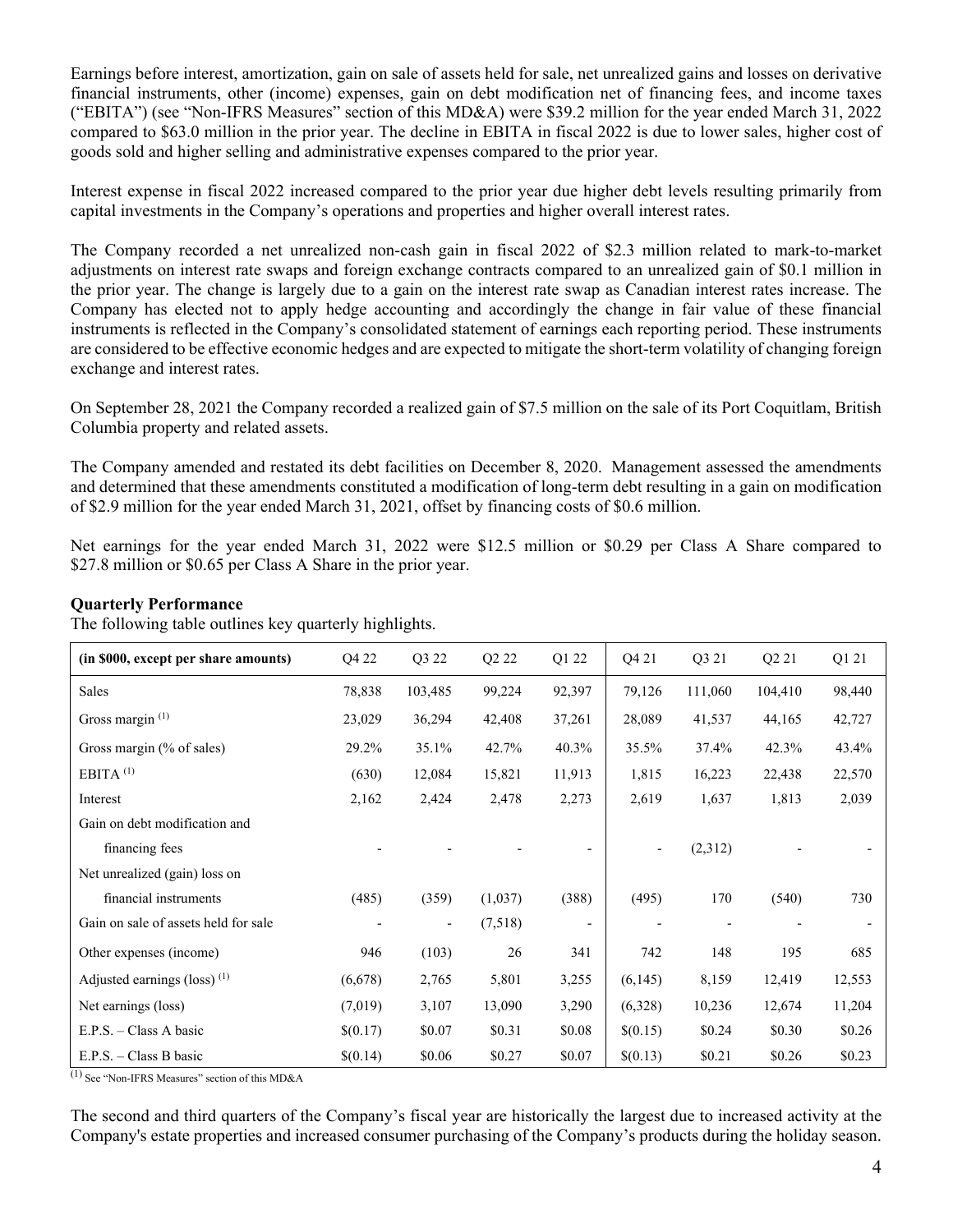However, the COVID-19 pandemic has, and may continue to cause fluctuations in the Company's results and consequently, quarterly results may not follow historical trends.

Sales for the three months ended March 31, 2022 were consistent with the prior year's fourth quarter. The recovery in restaurant, estate winery and hospitality sales has offset the normalization of retail sales. Gross margin (see "Non-IFRS Measures" section of this MD&A) was 29.2% in the fourth quarter of fiscal 2022, compared to 35.5% for the fourth quarter of fiscal 2021 as raw material and supply chain costs have increased significantly when compared to prior year as described above. Selling and administrative expenses decreased as a percentage of sales for the three months ended March 31, 2022 compared to the prior year's fourth quarter as activity in the restaurant and hospitality channels has increased as the pandemic eases. The Company incurred a net loss for the three months ended March 31, 2022 of \$7.0 million or a loss of \$0.17 per Class A Share compared to a net loss of \$6.3 million or \$0.15 per Class A Share in the fourth quarter of fiscal 2021. The Company incurred an adjusted loss (see "Non-IFRS Measures" section of this MD&A) of \$6.7 million for the three months ended March 31, 2022 compared to an adjusted loss of \$6.1 million in the prior year.

| As at                                      | <b>March 31, 2022</b> | <b>March 31, 2021</b> | <b>March 31, 2020</b> |
|--------------------------------------------|-----------------------|-----------------------|-----------------------|
| (in 8000)                                  |                       |                       |                       |
| Current assets                             | \$236,213             | \$225,302             | \$214,114             |
| Property, plant, and equipment             | 209,015               | 206,920               | 203,549               |
| Right-of-use assets                        | 15,215                | 17,011                | 17,551                |
| Intangible assets                          | 43,990                | 39,650                | 25,067                |
| Goodwill                                   | 53,638                | 53,638                | 53,638                |
| Total assets                               | \$558,071             | \$542,521             | \$513,919             |
|                                            |                       |                       |                       |
| Current liabilities                        | \$54,381              | \$54,618              | 130,460               |
| Long-term debt                             | 192,065               | 174,544               | 95,515                |
| Long-term derivative financial instruments |                       | 717                   | 1,932                 |
| Lease obligations                          | 12,193                | 13,987                | 14,802                |
| Post-employment benefit obligations        | 1,605                 | 3,316                 | 3,649                 |
| Deferred income taxes                      | 32,426                | 29,765                | 22,038                |
| Shareholders' equity                       | 265,401               | 265,574               | 245,523               |
| Total liabilities and shareholders' equity | \$558,071             | \$542,521             | \$513,919             |

# **Liquidity and Capital Resources**

The change in current assets as at March 31, 2022 compared to March 31, 2021 reflects a decrease in accounts receivable due offset by higher levels of inventory due to lower sales in the fourth quarter of fiscal 2022 compared to fiscal 2021. Inventory is dependent on domestically grown grapes that are used in the sale of premium and ultra-premium wines that are held for a longer period than imported wine. These wines are typically aged for one to three years before they are sold. The cost of producing wine from domestically grown grapes is also significantly higher than wine purchased on international markets.

Accounts receivable are predominantly with provincial liquor boards and, to a lesser extent, licensed establishments and independent retailers of personal winemaking products. The Company had \$15.3 million of accounts receivable with provincial liquor boards at March 31, 2022, all of which is expected to be collectible. The balance represents amounts due from licensees, export customers, and independent retailers of personal winemaking products. The amount of accounts receivable that was 30 days past due was \$1.4 million at March 31, 2022. Against these amounts an expected credit loss of \$0.3 million has been provided which the Company has determined based on a reasonable estimate of lifetime expected credit losses for trade receivable.

Property, plant and equipment at March 31, 2022 increased by \$2.1 million compared to March 31, 2021. This is due to \$15.6 million of additions in the Company's properties and operations, offset by \$13.5 million in depreciation. Intangible assets at March 31, 2022 increased by \$4.3 million, attributed to \$7.8 million of software additions, offset by \$3.5 million of amortization.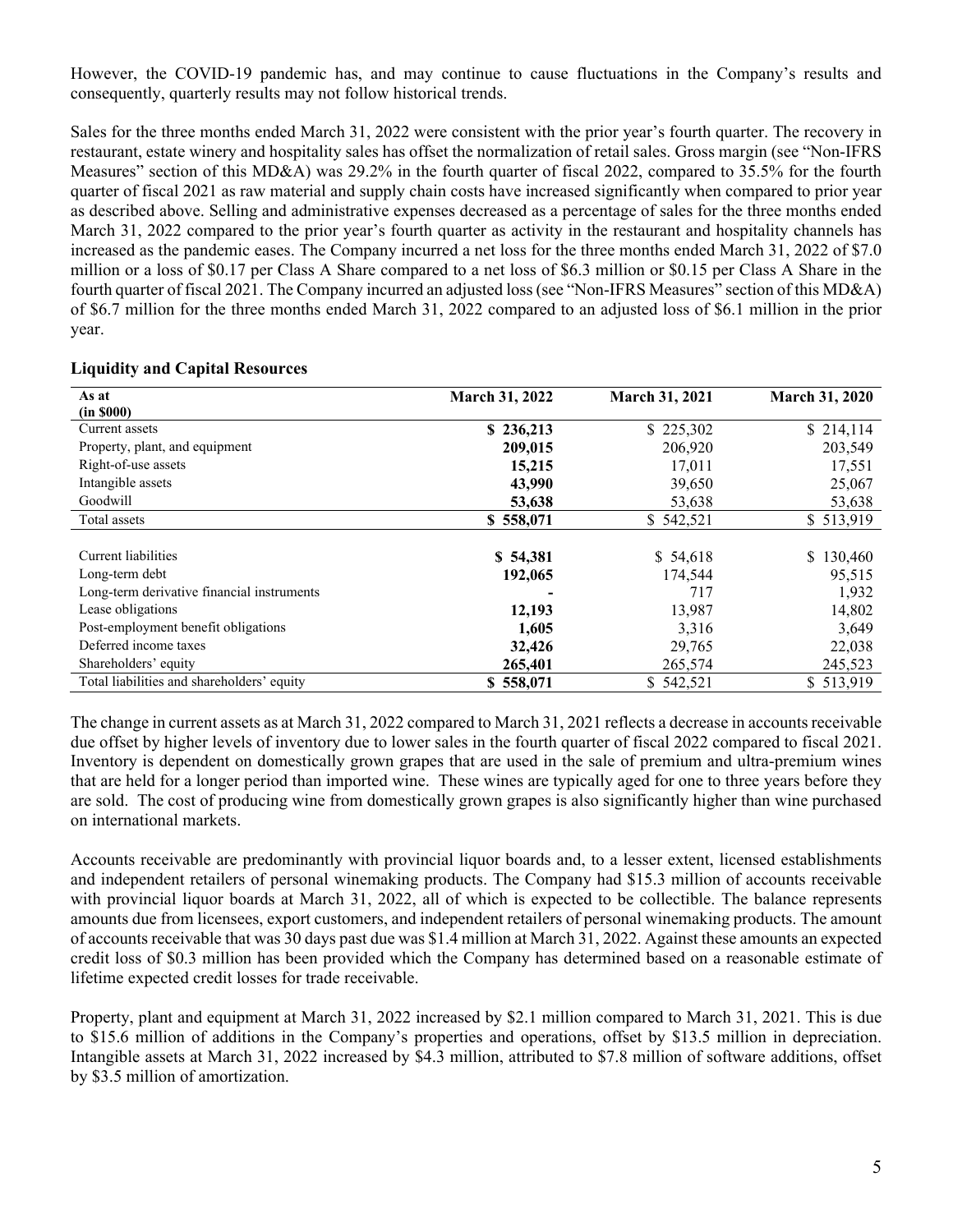Right-of-use assets decreased from \$17.0 million as at March 31, 2021 to \$15.2 million as at March 31, 2022. The decrease of \$1.8 million was primarily due to lease additions and modifications of \$2.6 million, offset by depreciation of \$4.4 million.

Current liabilities were \$54.4 million as at March 31, 2022, consistent with March 31, 2021. Accounts payable and accrued liabilities increased by \$0.9 million due to the timing of payments at year-end. This increase was offset by a decrease of \$1.6 million in derivative financial instruments as a result of fair value changes.

Long-term debt increased to \$192.1 million at March 31, 2022 from \$174.5 million at March 31, 2021, due to a reduction in cash from operations and increased investment in the Company's properties and operations. The Company's debt to equity ratio was 0.72:1 at March 31, 2022 compared to 0.66:1 at March 31, 2021. At March 31, 2022, the Company had unutilized debt capacity in the amount of \$157.6 million on its credit facility.

On November 10, 2021, the Company amended and restated its debt facility to revise its interest charge coverage ratio financial covenant for the three-month period ended December 31, 2021. On December 22, 2021, the Company obtained a waiver from its lenders in connection with the financial covenants of its credit agreement for the fiscal quarter ended December 31, 2021. Furthermore, on February 9, 2022, the Company amended its credit agreement to amend financial covenants for reporting periods from March 31, 2022 to the end of the term of the credit facility. The financial covenants for the reporting periods from June 30, 2022 to the end of the term of the credit facility were further amended on June 15, 2022. This amendment also contains post-closing covenants which require the Company to provide additional first ranking security in favour of the lenders on real property with a certain fair market value by a specified date.

Management expects to generate sufficient cash flow from operations to meet its debt servicing and working capital requirements over the short-term through strong management of working capital and prioritization of capital expenditures. The Company regularly reviews all of its assets to ensure appropriate returns on investment are being achieved and that they fit with the Company's long-term strategic objectives.

For the year ended March 31, 2022, the Company generated cash from operating activities, after changes in non-cash working capital items, of \$15.6 million compared to \$41.1 million in the prior year. The reduction in cash provided by operating activities is primarily due to impact of COVID-19 on the operations of the Company during 2021 compared to 2022, compounded by higher raw materials costs and global supply chain costs due to inflationary pressures.

Cash used in investing activities decreased by \$22.4 million. This is primarily due to the sale of the Port Coquitlam property resulting in net proceeds of \$8.8 million, as well as a reduction in additions for both property, plant and equipment and intangible assets.

Financing activities for the year ended March 31, 2022 include the payment of dividends, principal repayment of lease obligations and the purchase of Class A shares under the Company's approved issuer bid.

Working capital at March 31, 2022 was \$181.8 million compared to \$170.7 million at March 31, 2021. Shareholders' equity at March 31, 2022 was \$265.4 million or \$6.15 per common share compared to \$265.6 million or \$6.08 per common share at March 31, 2021.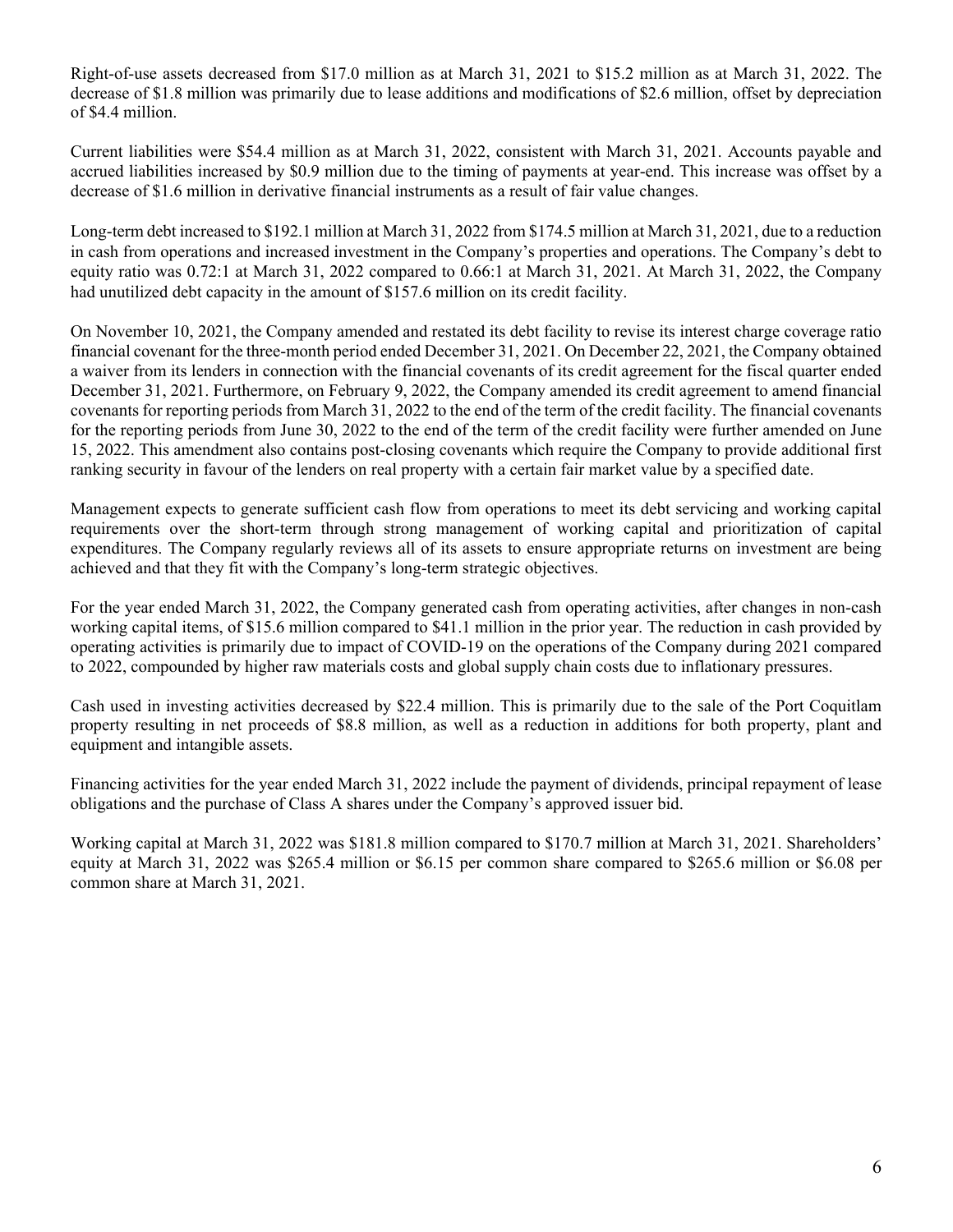The following table outlines the Company's contractual obligations as at March 31, 2022:

|                                      | $\leq 1$ | $2 - 3$ | $4 - 5$ | > 5                      |              |
|--------------------------------------|----------|---------|---------|--------------------------|--------------|
| (in 8000)                            | Year     | Years   | Years   | Years                    | <b>Total</b> |
| Long-term debt                       |          | 192,132 |         |                          | 192,132      |
| Leases and royalties                 | 6,027    | 8,451   | 5,074   | 18,960                   | 38,512       |
| Service agreements                   | 2,293    | 2,281   | 260     |                          | 4,834        |
| Grape, bulk wine and whisky purchase |          |         |         |                          |              |
| contracts                            | 101,407  | 95,824  | 63,745  | 76,456                   | 337,432      |
| Packaging purchase contracts         | 41,094   | 15.485  |         |                          | 56,579       |
|                                      | 150,821  | 314,173 | 69,079  | 95,416                   | 629,489      |
| Interest rate swap                   | 904      |         |         |                          | 904          |
| Foreign exchange forwards            | 22,948   |         |         | $\overline{\phantom{0}}$ | 22,948       |
| Total contractual obligations        | 174,673  | 314,173 | 69,079  | 95.416                   | 653,341      |

The Company's obligations under its interest rate swaps and foreign exchange forward contracts are stated above on a gross basis rather than net of the corresponding contractual benefits.

# **Common Shares Outstanding**

The Company is authorized to issue an unlimited number of Class A and Class B Shares. Class A Shares are non-voting and are entitled to a dividend in an amount equal to 115% of any dividend paid or declared on Class B Shares. Class B Shares are voting and convertible into Class A Shares on a one-for-one basis.

| <b>Shares outstanding</b>        | <b>March 31, 2022</b>   | <b>March 31, 2021</b>   | <b>March 31, 2020</b>     |
|----------------------------------|-------------------------|-------------------------|---------------------------|
| Class A Shares<br>Class B Shares | 34,978,011<br>8.144.183 | 35,525,639<br>8.144.183 | 35,403,767<br>8, 191, 883 |
| Total                            | 43,122,194              | 43,669,822              | 43,595,650                |

On March 4, 2021 the Company announced its notice of intention to make a normal course issuer bid had been approved by the Toronto Stock Exchange. Under the bid the Company can purchase for cancellation up to 1,773,896 of its outstanding Class A non-voting shares, representing 5% of the Class A shares outstanding, during the 12-month period from March 8, 2021 to March 7, 2022. As of March 7, 2022, the Company had purchased 598,600 Class A shares at a weighted average price of \$8.70 per share for a total of \$5.2 million.

# **Strategic Outlook and Direction**

Andrew Peller Limited is committed to a strategy of growth that focuses on the expansion of its core business as a producer and marketer of quality wines and wine related products through concentrating on and developing leading brands that meet the needs of consumers and customers. Over the long term the Company believes higher-priced premium wine and spirits sales will continue to grow in Canada, generating higher margins and increased profitability compared to its lower-priced products. The Company has also entered the spirits and craft beer categories, through its strategic alliance with Wayne Gretzky, and has introduced ciders and seltzers through its own brand labels.

The Company has focused its product development and sales and marketing initiatives by capitalizing on alcohol consumption trends and expects to see continuing sales growth as markets continue to normalize after COVID-19. The Company will continue to closely monitor its costs and will react to changes to risks and opportunities in the marketplace.

The Company will continue to expand product offerings outside the traditional table wine segment into other alcoholic beverages where it is able to leverage its detailed knowledge of growth opportunities and operational advantages in the Canadian market. The Company will also make packaging design changes that are more appealing to its target markets and are consistent with its initiative to be more environmentally friendly. Increased focus will be made on coordination between the Company's business-to-consumer trade channels to provide customers with a more intimate awareness of its broad product portfolio. New product launches and key brands through all of the Company's distribution channels will continue to receive increased marketing and sales support.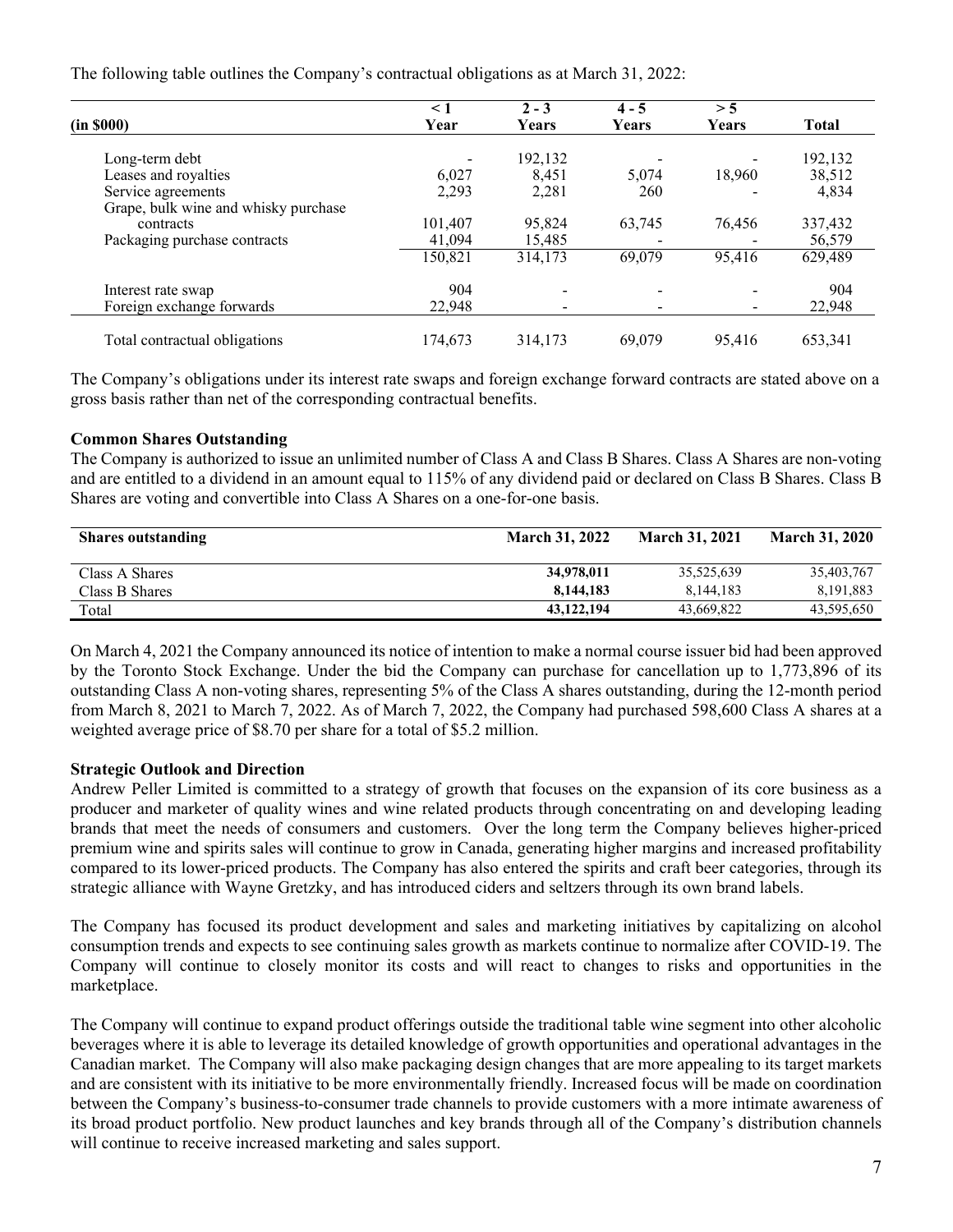From time to time the Company evaluates investment opportunities, including acquisitions, which support its strategic direction.

The Company believes that sales will grow over the long term due to strong positioning of key brands, the continued launch of new and innovative products in both its core wine business and in new product categories, as well as overall growth in the Canadian beverage alcohol market. The Company expects to continue to invest in capital expenditures to improve efficiencies, increase capacity, support its ongoing commitment to producing the highest-quality wines and spirits, and improve productivity.

# **Risks and Uncertainties**

The Company's sales of wine and craft beverage alcohol products are affected by general economic conditions and social trends such as changes in discretionary consumer spending and consumer confidence, future economic conditions, changes to inter-provincial trade laws, tax laws, the prices of its products and health trends. For the year ended March 31, 2022, the COVID-19 pandemic continued to impact consumer purchasing patterns resulting in fluctuations in the Company's results, however, the Company continues to generate operating cash flows to meet shortterm working capital needs. The Company is also experiencing uncertainty with respect to raw materials and import wine costs due to inflation, and component shortages because of the global supply chain crisis. The impact on the financial results of the Company will depend on management's ability to successfully mitigate against these risks. In the first quarter of fiscal 2023, the Company has implemented price increases that are expected to partially offset inflationary pressures on margin and is also exploring opportunities to implement further increases should inflation continue to rise. The Company is also executing cost savings initiatives to mitigate against increasing supply chain costs and supply constraints through alternative sourcing arrangements for components and the negotiation of lower outbound freight costs.

The Government of Ontario has announced its intention to modernize the rules for selling beverage alcohol in Ontario by expanding retail distribution in the province. This could represent a significant change to the retail landscape in Ontario with the goal of providing more convenience and choice to consumers. While there has not been a proposal by the Government of Ontario regarding implementation, the Company is working closely with its industry partners to mitigate the risks that this transition may have on its financial results.

The Canadian wine market continues to be the target of low-priced imported wines from regions and countries that subsidize wine production and grape growing as well as providing sizeable export incentives on subsidies. Many of these countries and regions prohibit or restrict the sale of imported wine in their own domestic markets. The Company, along with other members of the Canadian wine industry, are working with the Canadian government to improve support for the domestic industry.

The Company operates in a highly competitive industry and the dollar amount and unit volume of sales could be negatively impacted by its inability to maintain or increase prices, changes in geographic or product mix, a general decline in beverage alcohol consumption, or the decision of retailers or consumers to purchase competitor's products. Retailer and consumer purchasing decisions are influenced by, among other things, the perceived absolute or relative overall value of the Company's products including their quality or pricing compared to competitive products. Unit volume and dollar sales could also be affected by purchasing, financing, operational, advertising, or promotional decisions made by provincial agencies and retailers which could affect supply of or consumer demand for the Company's products. APL could also experience higher than expected selling and administrative expenses if it finds it necessary to increase the number of its personnel, advertising, or promotional expenditures to maintain its competitive position.

APL expects to increase sales in Canada principally through the sale of VQA wines, and as a result, is dependent on the quality and supply of domestically grown premium quality grapes. If any of the Company's vineyards or the vineyards of our grape suppliers experience adverse weather variations, natural disasters, pestilence, other severe environmental problems, or other occurrences, APL may not be able to secure a sufficient supply of grapes, a situation which could result in a decrease in production of certain products from those regions and/or result in an increase in costs. The inability to secure premium quality grapes could impair the ability of the Company to supply certain wines to its customers. When environmental risks such as wildfires occur, the Company's viticultural teams have internal processes to ensure the Company's vineyards are protected. This may include the use of technology and fire suppression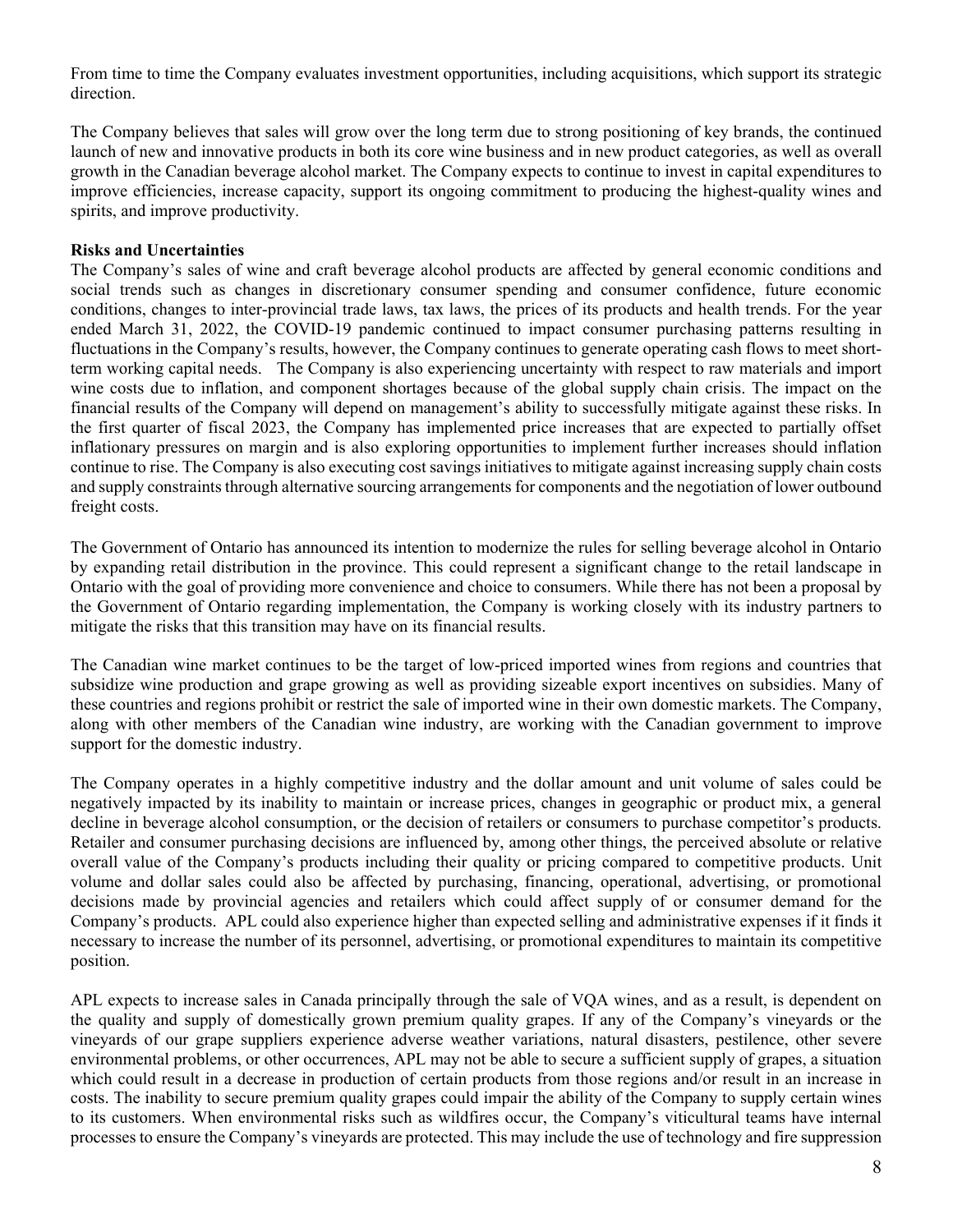activities. The Company's winemaking teams are also able to monitor the quality of the grapes and use enhanced processing technology to minimize the risk of smoke taint. APL has also developed programs to maintain access to a consistent supply of premium quality grapes and wine. The price of grapes is determined through negotiations with the Ontario Grape Growers Marketing Board in Ontario and with independent growers in British Columbia.

Foreign exchange risk exists on the purchases of bulk wine and concentrate that are primarily made in United States dollars, Euros, and Australian dollars. Fluctuating foreign currencies may have a positive or negative impact on gross margins (see "Non-IFRS Measures" section of this MD&A), however, the Company believes the impact on gross margin will be largely offset by its continued ability to leverage scale and successful cost control initiatives to reduce other cost of goods sold. The Company's strategy is to hedge approximately 50% - 80% of its foreign exchange requirements throughout the fiscal year and to regularly review its on-going requirements. The Company does not enter into foreign exchange contracts for trading or speculative purposes and contracts are reviewed periodically. As at March 31, 2022, the Company has forward foreign currency contracts to buy \$15.0 million US at rates averaging \$1.26, EUR1.4 million at rates averaging \$1.41 and \$2.4 million AUD at a rate of \$0.91. These contracts mature at various dates to September 2022. Based on the Company's forecasts for foreign currency purchases and the amount of foreign exchange forward contracts outstanding at March 31, 2022, each one percent change in the respective foreign currency exchange rates would not result in a material impact on the Company's net earnings.

The Company purchases glass, bag in box, tetra paks, and other components used for bottling and packaging. The largest component of packaging is glass, of which there are few domestic or international suppliers. There is currently only one commercial supplier of glass in Canada that is able to supply glass to APL's specifications. Any interruption in supply could have an adverse impact on the Company's ability to supply its markets. APL has taken steps to reduce its dependence on domestic suppliers through the development of relationships with several international producers of glass and through carrying increased inventory of selected bottles.

The Company operates in a highly regulated industry with requirements regarding the production, distribution, marketing, advertising, and labelling of wine and spirits. These regulatory requirements may inhibit or restrict the Company's ability to maintain or increase strong consumer support for and recognition of its brands and may adversely affect APL's business strategies and results of operations. Privatization of liquor distribution and retailing has been implemented in varying degrees across the country. The recent regulatory changes relating to privatization in Ontario and sales through grocery outlets remains a risk to the Company through its impact on the Company's retail operations.

The wine industry and the domestic and international markets in which the Company operates are consolidating. This has resulted in fewer, but larger, competitors who have increased their resources and scale. The increased competition from these larger market participants may affect the Company's pricing strategies and create margin pressures resulting in potentially lower revenues. Competition also exerts pressure on existing customer relationships which may affect APL's ability to retain existing customers and increase the number of new customers. The Company has worked to improve production efficiencies, selectively increase pricing to increase gross margin (see "Non-IFRS Measures" section of this MD&A) and implement a higher level of promotion and advertising activity to remain competitive. APL and other wine industry participants also generally compete with other alcoholic beverages for consumer acceptance, loyalty, and shelf space. No assurance can be given that consumer demand for wine and premium wine products will continue at current levels in the future.

Federal and provincial governments impose excise, other taxes, and mark-ups on beverage alcohol products which have been subject to change. Significant increases in excise and other taxes on beverage alcohol products could materially and adversely affect the Company's financial condition or results of operations. Federal and provincial governmental agencies extensively regulate the beverage alcohol products industry concerning such matters as licensing, trade practices, permitted and required labelling, advertising, and relations with consumers and retailers. Certain federal and provincial regulations also require warning labels and signage. New or revised regulations, increased licensing fees, requirements, taxes, or mark-ups could also have a material adverse effect on the Company's financial condition or results of operations.

The Company's future operating results also depend on the ability of its officers and other key employees to continue to implement and improve its operating and financial systems and manage the Company's significant relationships with its suppliers and customers. The Company is also dependent upon the performance of its key senior management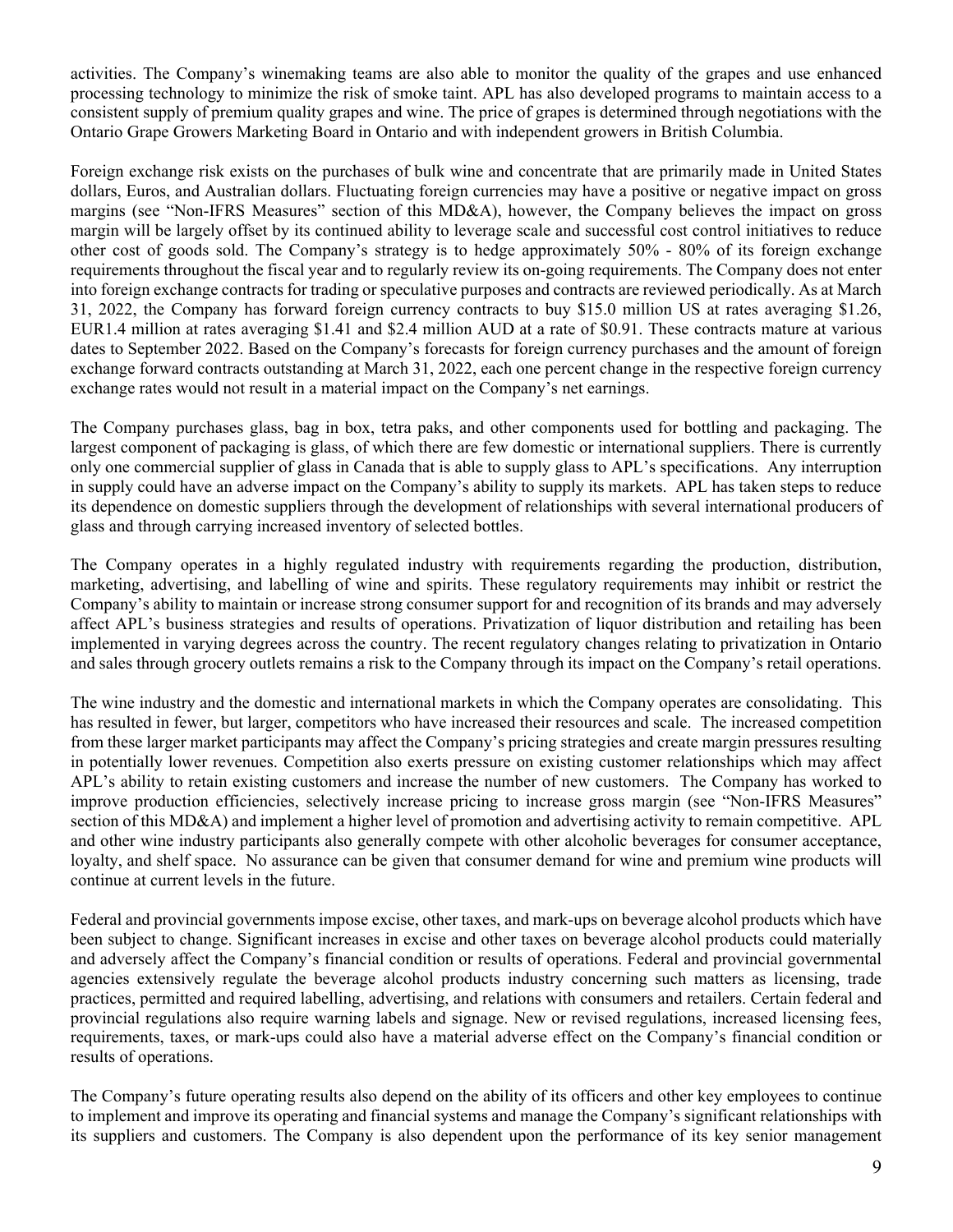personnel. The Company's success is linked to its ability to identify, hire, train, motivate, promote, and retain highly qualified management. Competition for such employees is intense and there can be no assurances that the Company will be able to retain current key employees or attract new key employees.

The Company has certain defined benefit pension plans. The expense and cash contributions related to these plans depend on the discount rate used to measure the liability to pay future benefits and the market performance of the plan assets set aside to pay these benefits. The Company's Pension Committee reviews the performance of plan assets on a regular basis and has a policy to hold diversified investments. Nevertheless, a decline in long-term interest rates or in asset values could increase the Company's costs related to funding the deficit in these plans.

The competitive nature of the wine industry internationally has resulted in the discounting of retail prices of wine in key markets such as the United States and the United Kingdom. Although significant price discounting may occur in Canada beyond current levels, the Company believes that its product quality, advertising, and promotional support along with its competitive pricing strategies will effectively mitigate the impact on the Company.

The Company considers its trademarks, particularly certain brand names and product packaging, advertising and promotion design, and artwork to be of significant importance to its business and ascribes a significant value to these intangible assets. APL relies on trademark laws and other arrangements to protect its proprietary rights. There can be no assurance that the steps taken by APL to protect its intellectual property rights will preclude competitors from developing confusingly similar brand names or promotional materials. The Company believes that its proprietary rights do not infringe upon the proprietary rights of fourth parties, but there can be no assurance in this regard.

As an owner and lessee of property the Company is subject to various federal and provincial laws relating to environmental matters. Such laws provide that the Company could be held liable for the cost of removal and remediation of hazardous substances on its properties. The failure to remedy any situation that might arise could lead to claims against the Company. A perceived failure to maintain high ethical, social, and environmental standards could have an adverse effect on the Company's reputation.

The success of the Company's brands depends upon the positive image that consumers have of those brands. Contamination of APL's products, whether arising accidentally or through deliberate fourth-party action, or other events that harm the integrity or consumer support for those brands could adversely affect their sales. Contaminants in raw materials purchased from fourth parties and used in the production of the Company's products or defects in the fermentation process could lead to low product quality as well as illness among, or injury to, consumers of the products and may result in reduced sales of the affected brand or all of the Company's brands.

#### **Non-IFRS Measures**

The Company utilizes EBITA (defined as earnings before interest, amortization, gain on sale of assets held for sale, net unrealized gains and losses on derivative financial instruments, other (income) expenses, gain on debt modification net of financing fees, and income taxes) to measure its financial performance. EBITA is not a recognized measure under IFRS; however, management believes that EBITA is a useful supplemental measure to net earnings as it provides readers with an indication of earnings available for investment prior to debt service, capital expenditures, and income taxes, as well as providing an indication of recurring earnings compared to prior periods.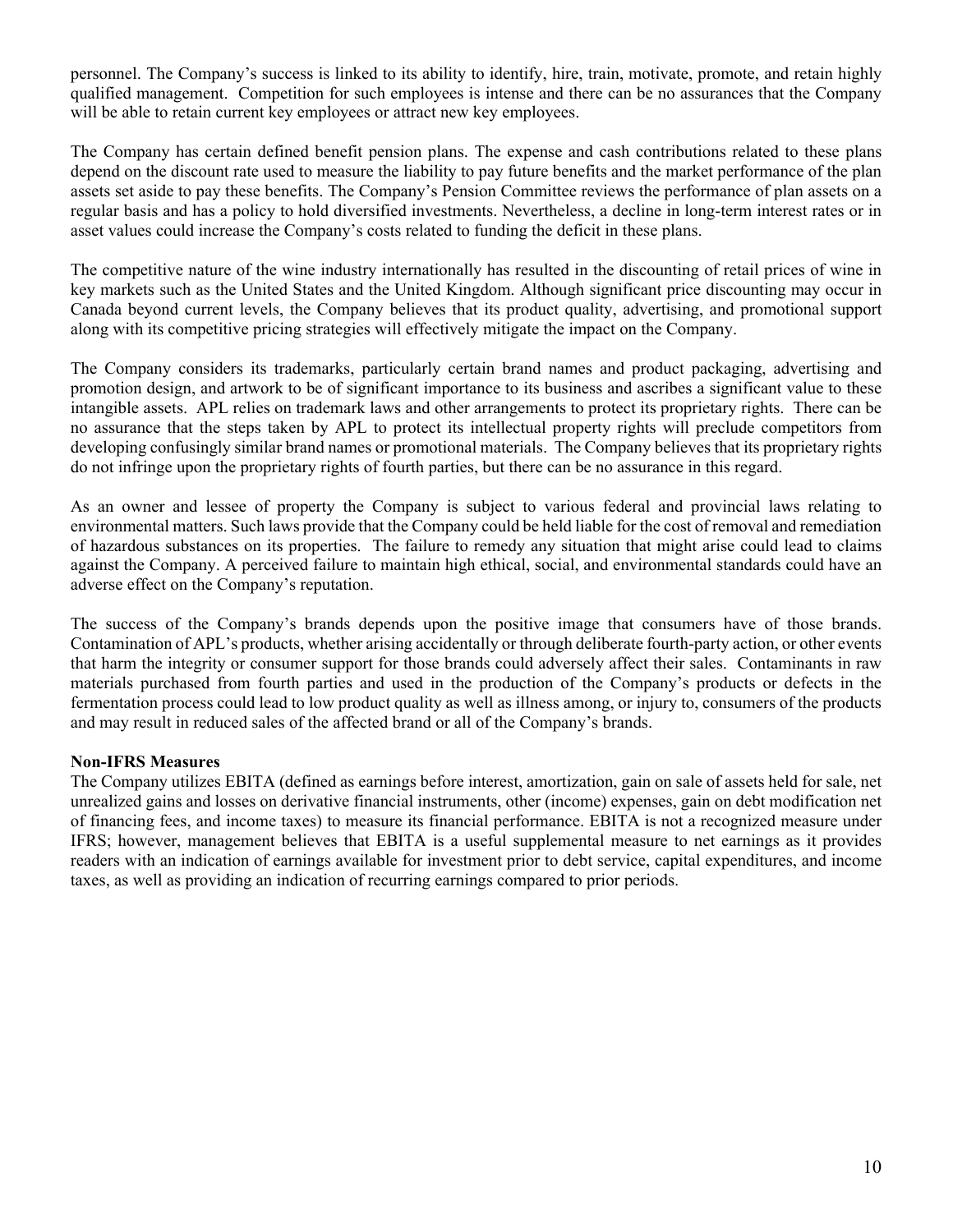The Company calculates EBITA as follows.

| For the three months and year ended March 31,                                | Three Months |            | Year     |              |
|------------------------------------------------------------------------------|--------------|------------|----------|--------------|
| (in 8000)                                                                    | 2022         | 2021       | 2022     | 2021         |
| Net earnings (loss)                                                          | \$(7,019)    | \$ (6,328) | \$12,468 | 27,786<br>S. |
| Add: Interest                                                                | 2,162        | 2,619      | 9,337    | 8,108        |
| Income taxes                                                                 | (1,773)      | 153        | 4,607    | 9,667        |
| Amortization of plant and equipment used in production                       | 2,223        | 2,265      | 9,116    | 10,138       |
| Amortization of equipment and intangibles used in selling and administration | 3,316        | 2,859      | 12,237   | 8,024        |
| Net unrealized gains on derivative financial instruments                     | (485)        | (495)      | (2,269)  | (135)        |
| Gain on debt modification                                                    |              |            |          | (2,312)      |
| Gain on sale of assets held for sale                                         |              | -          | (7,518)  |              |
| Other expenses                                                               | 946          | 742        | 1,210    | 1,770        |
| <b>EBITA</b>                                                                 | \$ (630)     | \$1,815    | \$39,188 | \$63,046     |

Readers are cautioned that EBITA should not be construed as an alternative to net earnings determined in accordance with IFRS as an indicator of the Company's performance or to cash flows from operating, investing, and financing activities as a measure of liquidity and cash flows.

The Company utilizes gross margin (defined as sales less cost of goods sold, excluding amortization) as calculated below.

| For the three months and year ended March 31,    | Three Months |          | Year      |           |
|--------------------------------------------------|--------------|----------|-----------|-----------|
| (in \$000)                                       | 2022         | 2021     | 2022      | 2021      |
| Sales                                            | \$78,838     | \$79,126 | \$373,944 | \$393,036 |
| Less: Cost of goods sold, excluding amortization | 55,809       | 51,037   | 234,952   | 236,518   |
| Gross margin                                     | \$23,029     | \$28,089 | \$138,992 | \$156,518 |
| Gross margin (% of sales)                        | 29.2%        | 35.5%    | $37.2\%$  | 39.8%     |

The Company calculates adjusted earnings (loss) as follows:

| For the three months and year ended March 31,                       |            | Three Months |          | Year     |
|---------------------------------------------------------------------|------------|--------------|----------|----------|
| (in \$000)                                                          | 2022       | 2021         | 2022     | 2021     |
| Net earnings (loss)                                                 | \$(7,019)  | \$ (6,328)   | \$12,468 | \$27,786 |
| Net unrealized gains on derivative financial instruments            | (485)      | (495)        | (2,269)  | (135)    |
| Other expenses                                                      | 946        | 742          | 1,210    | 1,770    |
| Gain on debt modification                                           | ۰          |              | ۰        | (2,312)  |
| Gain on sale of assets held for sale                                |            | -            | (7,518)  |          |
| Fair value adjustment for acquired inventory sold during the period |            | ۰            |          | 302      |
| Income tax effect of the above                                      | (120)      | (64)         | 1,252    | (425)    |
| Adjusted earnings (loss)                                            | \$ (6,678) | \$ (6,145)   | \$5,143  | \$26,986 |

The Company's method of calculating EBITA, gross margin, and adjusted earnings (loss) may differ from the methods used by other companies and accordingly, may not be comparable to the corresponding measures used by other companies.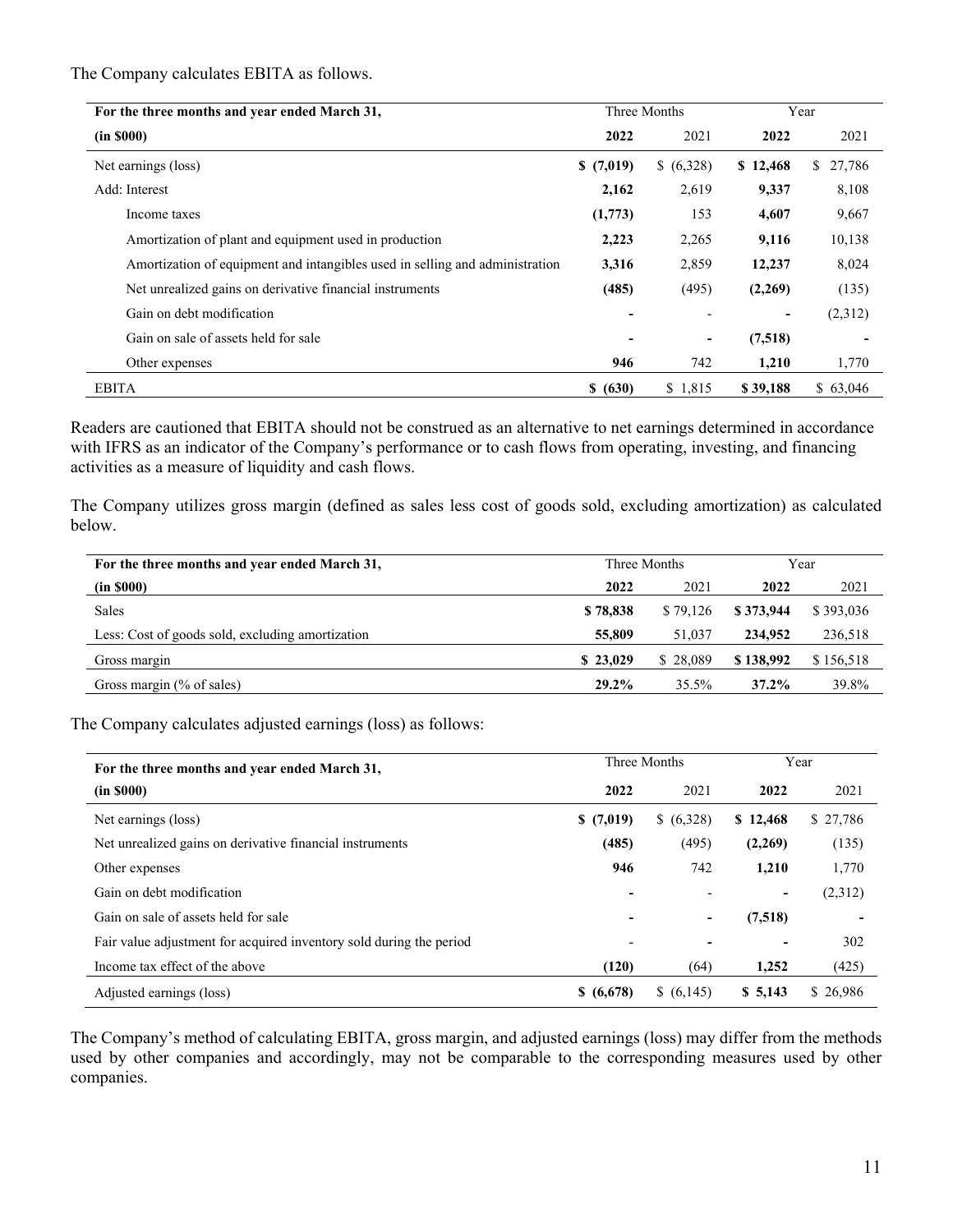## **Transactions with Related Parties**

The Company is controlled by Peller Family Enterprises Inc. (formerly, Jalger Limited), which owns 61.3% of the Company's Class B voting shares. No individual has sole voting power or control in respect of the shares of the Company owned by Peller Family Enterprises Inc.

The compensation expense recorded for directors and members of the Executive Management Team of the Company is shown below:

| For the years ended March 31<br>(in 8000) | 2022     | 2021    |
|-------------------------------------------|----------|---------|
| Compensation and short-term benefits      | \$ 3,867 | \$4,421 |
| Post-employment benefits                  | 323      | 265     |
| Stock based compensation expense          | 1.132    | 823     |
|                                           | \$5,322  | \$5,509 |

The compensation and short-term benefits expense consist of amounts that will primarily be settled within twelve months.

#### **Financial Statements and Accounting Policies**

The Company's consolidated financial statements have been prepared in accordance with IFRS, as issued by the International Accounting Standards Board ("IFRS").

# **Critical Accounting Estimates**

The preparation of consolidated financial statements in accordance with IFRS requires management to make estimates and assumptions that affect the reported amounts of assets and liabilities at the dates of the consolidated financial statements, the reported amounts of revenues and expenses during the reporting periods and the extent of and the reported amounts in disclosures. Actual results may vary from current estimates. These estimates are reviewed periodically and, as adjustments become necessary, they are recorded in the period in which they change. Specific areas of uncertainty include but are not limited to:

#### **Impairment of goodwill and indefinite life intangible assets**

Testing goodwill for impairment at least annually involves judgement in estimating the recoverable amount of the CGUs to which goodwill is allocated. This requires making assumptions about future cash flows, growth rates and discount rates. Testing indefinite life intangible assets for impairment at least annually involves estimating the fair value using the relief of royalty method. This requires making assumptions about royalty rates, growth rates and discount rates. These assumptions are inherently uncertain and as such, actual amounts may vary from these assumptions and cause significant adjustments.

#### **Post-employment benefits**

Measuring the liability for post employment benefits requires assumptions for the discount rates, increases in compensation, increases in medical costs and the timing of the payment of benefits. Actual amounts may vary from these assumptions and cause significant adjustments.

#### **Leases**

Critical accounting estimates were made in determining the lease term and incremental borrowing rate. In determining the lease term, management considers all facts and circumstances that create an economic incentive to exercise an extension option, or not exercise a termination option. Extension options (or periods after termination options) are only included in the lease term if the lease is reasonably certain to be extended (or not terminated). The assessment is reviewed if a significant event or a significant change in circumstances occurs which affects this assessment and that is within the control of the lessee.

In determining the carrying amount of right of use assets and lease liabilities, the Company is required to estimate the incremental borrowing rate specific to each leased asset or portfolio of leased assets if the interest rate implicit in the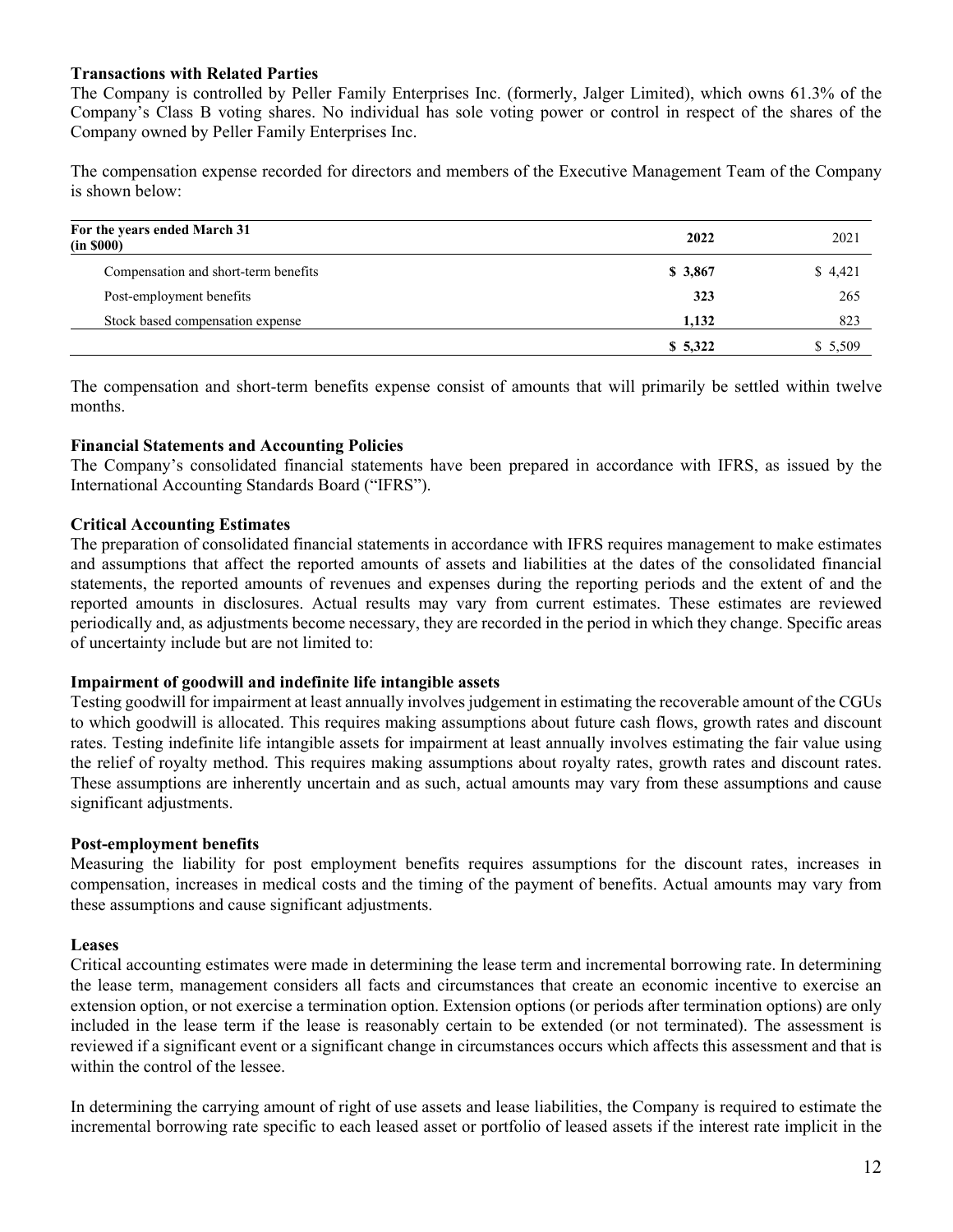lease is not readily determined. Management determines the incremental borrowing rate of each leased asset or portfolio of leased assets by using the Company's specific risk portfolio, the security, term and value of the underlying leased asset and the economic environment in which the leased asset operates. The incremental borrowing rates are subject to change mainly due to macroeconomic changes in the environment.

## **Recently adopted accounting pronouncements**

## *IFRS 16, Leases*

This standard has been amended to provide lessees with an optional exemption from assessing whether a rent concession related to COVID 19 is a lease modification. This amendment is effective for annual periods beginning on or after June 1, 2020. At this time, the Company has not received rent concessions related to COVID 19 and therefore, this amendment has not had an impact on the consolidated financial statements.

# *London Inter-bank Offered Rate (LIBOR) reform with amendments to IFRS 9, IFRS 7, Financial Instruments: Disclosures and IFRS 16.*

In August 2020, the IASB issued Interest Rate Benchmark Reform Phase 2 (the Reform Phase 2), which complemented the Reform Phase 1 and amended various standards requiring interest rates or interest rate calculations. The Reform Phase 2 provides guidance on the impacts on the financial statements after the LIBOR reform and its replacement with alternative benchmark rates. The amendments are effective for annual periods beginning on or after January 1, 2021. The adoption of these amendments did not have a significant impact on the consolidated financial statements.

# **Recently issued accounting pronouncements**

#### *IAS 16, Property, Plant and Equipment*

This standard has been amended to prohibit an entity from deducting from the cost of an item of property, plant and equipment any proceeds received from selling items produced while the entity is preparing the asset for its intended use, clarify that an entity is "testing whether the asset is functioning properly" when it assesses the technical and physical performance of the asset and require certain related disclosures. The amendments are effective for annual periods beginning on or after January 1, 2022. The Company has not yet assessed the impact of the amendments on the consolidated financial statements.

#### *IAS 37, Provisions*

This standard has been amended to clarify that, before a separate provision for an onerous contract is established, an entity recognizes an impairment loss that has occurred on assets used in fulfilling the contract, rather than on assets dedicated to that contract and to clarify the meaning of costs to fulfill a contract. The amendments are effective for annual periods beginning on or after January 1, 2022. The Company has not yet assessed the impact of the amendments on the consolidated financial statements.

# *IFRS 9, Financial Instruments*

This standard has been amended to address which fees should be included in the 10% test for derecognition of financial liabilities. This amendment is effective for annual periods beginning on or after January 1, 2022. The Company has not yet assessed the impact of the amendment on the consolidated financial statements.

# *IAS 1, Presentation of Financial Statements*

This standard has been amended to clarify that liabilities are classified as either current or non current depending on the rights that exist at the end of the reporting period. Classification is unaffected by the expectations of the entity or events after the reporting date. The amendment also clarifies the meaning of settlement of a liability. This amendment is effective for annual periods beginning on or after January 1, 2023. The Company has not yet assessed the impact of the amendment on the consolidated financial statements.

# *IAS 12, Income Taxes*

This standard has been amended to require companies to recognize deferred tax on transactions that, on initial recognition, give rise to equal amounts of taxable and deductible temporary differences. The amendments are effective for annual reporting periods beginning on or after January 1, 2023. The Company has not yet assessed the impact of the amendments on the consolidated financial statements.